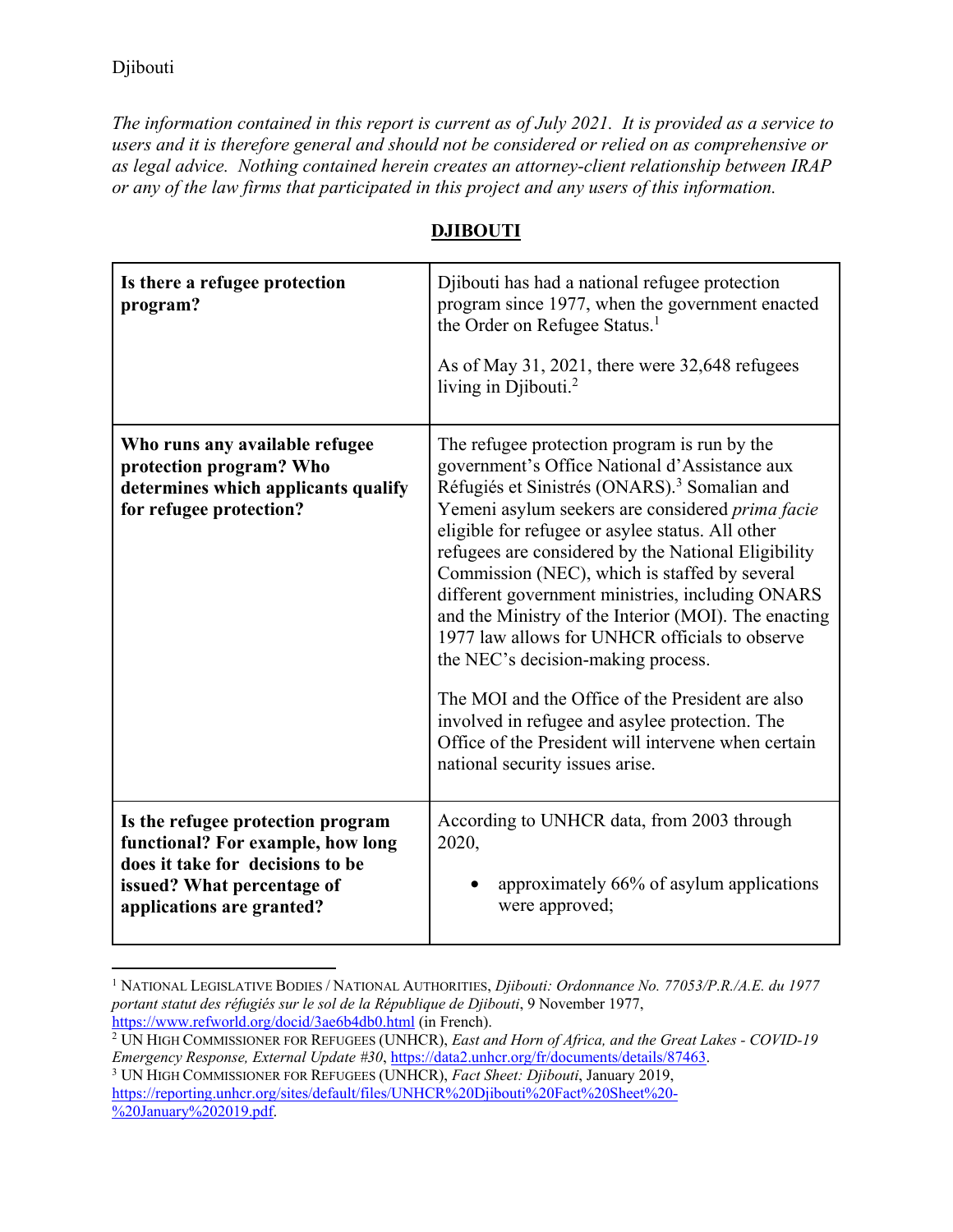|                                                                                        | approximately 13% of asylum applications<br>were rejected; and                                                                                                                                                                                                                                                                                                                                                                                                                                                                                                                                                                                                                                                                                 |
|----------------------------------------------------------------------------------------|------------------------------------------------------------------------------------------------------------------------------------------------------------------------------------------------------------------------------------------------------------------------------------------------------------------------------------------------------------------------------------------------------------------------------------------------------------------------------------------------------------------------------------------------------------------------------------------------------------------------------------------------------------------------------------------------------------------------------------------------|
|                                                                                        | the remaining were either granted complementary<br>protection $(0.2\%)$ or otherwise closed $(21\%).4$                                                                                                                                                                                                                                                                                                                                                                                                                                                                                                                                                                                                                                         |
|                                                                                        | The NEC began holding eligibility determination<br>sessions in 2013 after a seven year hiatus. <sup>5</sup> The<br>number of cases decided upon make up only a small<br>fraction of the total of cases. As a point of reference,<br>the NEC decided on 32 cases in 2013, 79 in 2016<br>and did not meet at all in 2017 due to the<br>unavailability of their members. <sup>6</sup> The 2017 refugee<br>law provides for an appeal process for those cases<br>where refugee status was not granted. <sup>7</sup><br>The COVID-19 pandemic has further negatively<br>impacted NEC's ability to provide timely asylum<br>determinations. <sup>8</sup> There is a reported backlog in<br>asylum cases of approximately 10,000 people. <sup>9</sup> |
| Do refugees have a right to work? A<br>right to education? A right to medical<br>care? | Djibouti passed a National Refugee Law in 2017,<br>which guarantees certain fundamental rights to<br>refugees, including the right to work and the right to<br>freedom of movement. <sup>10</sup> Refugees also have the<br>right to open bank accounts and the right to open<br>their own businesses. <sup>11</sup><br>A refugee's right to health care has been laid out in<br>a non-binding Memorandum of Understanding. <sup>12</sup><br>UNHCR reported that in 2019, 100% of refugees                                                                                                                                                                                                                                                     |

<sup>4</sup> UN HIGH COMMISSIONER FOR REFUGEES (UNHCR), *Refugee Data Finder*, https://www.unhcr.org/refugeestatistics/download/?url=a0Rl4x.

 $\overline{a}$ 

UN HIGH COMMISSIONER FOR REFUGEES (UNHCR), *Submission by the United States High Commissioner for Refugees for the Office of High Commissioner for Human Rights' Compilation Report, Universal Periodic Review: 3rd Cycle, 30th Session*, May 2018, https://www.refworld.org/docid/5b082d2e4.html. 6

UNHCR, *Submission*, *supra* note 5. 7

INTERNATIONAL LABOUR ORGANIZATION, *An assessment of labour migration and mobility governance in the IGAD region: Country report for Djibouti*, 2020, https://www.ilo.org/wcmsp5/groups/public/---africa/---ro-abidjan/- --sro-addis\_ababa/documents/publication/wcms\_743309.pdf

U.S. Department of State, *2020 Country Reports on Human Rights Practices: Djibouti*, March 30, 2021, https://www.state.gov/reports/2020-country-reports-on-human-rights-practices/djibouti/.<br><sup>9</sup> U.S. DEPARTMENT OF STATE, *supra* note 8.

<sup>&</sup>lt;sup>10</sup> UNHCR, *Submission*, *supra* note 5.<br><sup>11</sup> U.S. DEPARTMENT OF STATE, *supra* note 8.<br><sup>12</sup> UNHCR, *Fact Sheet*, *supra* note 3.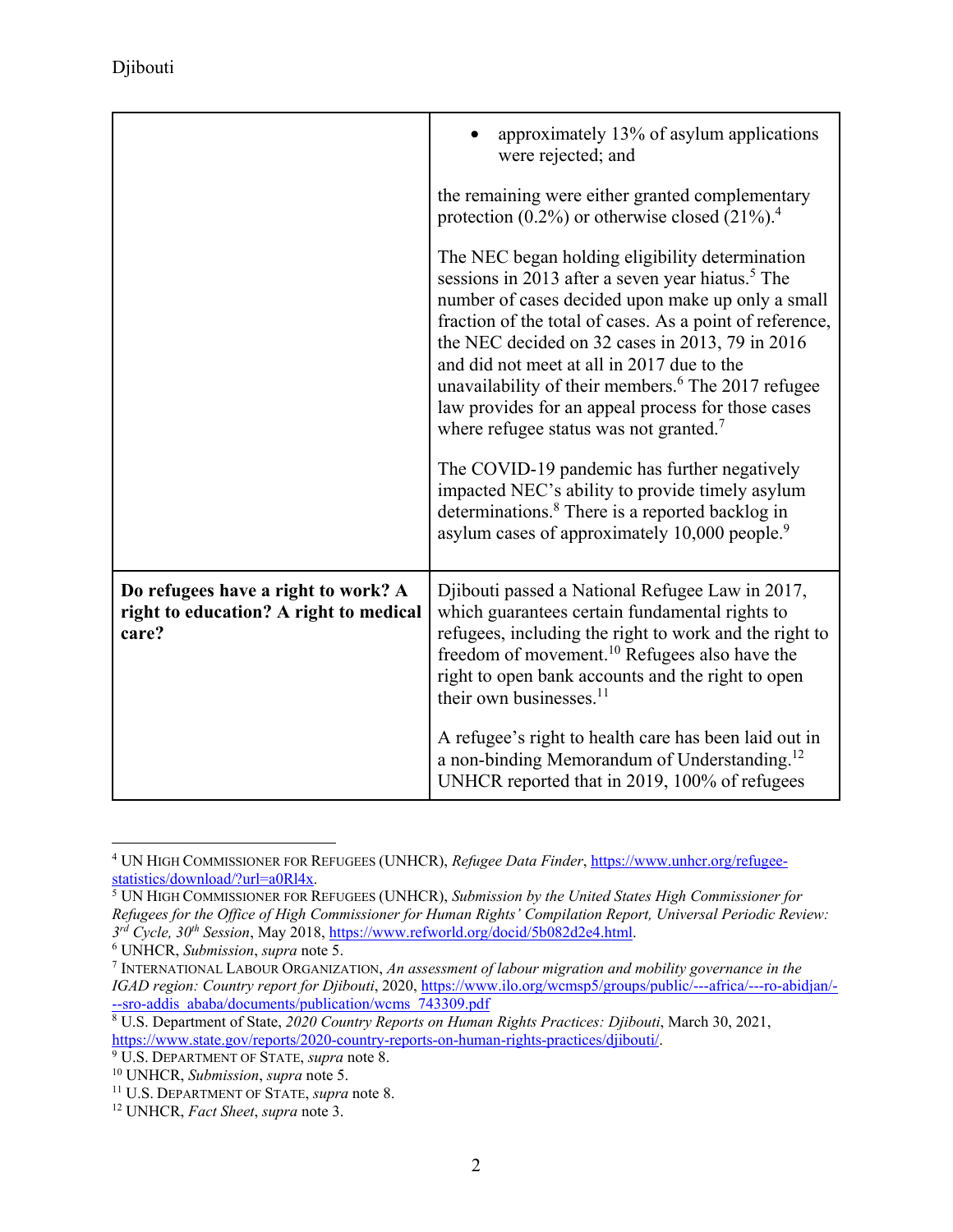|                                                                                                                                                                                             | had access to healthcare. <sup>13</sup> According to a reporting<br>associate at UNHCR, refugees do not pay for<br>healthcare in Djibouti. <sup>14</sup><br>There are schools in refugee settlements for<br>children, staffed by the Ministry of Education. <sup>15</sup><br>Teachers in refugee settlements receive the same<br>education as teachers outside of refugees<br>settlements. <sup>16</sup> Additionally, Djibouti has committed<br>to integrate refugees into public schooling through<br>secondary school by 2025. <sup>17</sup> During the COVID-19<br>pandemic, 100% of students enrolled in school in<br>refugee camps received distance learning. <sup>18</sup><br>However, the U.S. Department of Justice reports<br>that over 40% of school-aged refugee children were<br>not actually enrolled in school. <sup>19</sup> |
|---------------------------------------------------------------------------------------------------------------------------------------------------------------------------------------------|-----------------------------------------------------------------------------------------------------------------------------------------------------------------------------------------------------------------------------------------------------------------------------------------------------------------------------------------------------------------------------------------------------------------------------------------------------------------------------------------------------------------------------------------------------------------------------------------------------------------------------------------------------------------------------------------------------------------------------------------------------------------------------------------------------------------------------------------------|
| Are those seeking refugee protection<br>free to live freely or forced to reside<br>in camps?                                                                                                | Refugees have the right to the freedom of<br>movement. However, an estimated 80% of refugees<br>reside in camps. <sup>20</sup> The three primary camps are Ali<br>Addeh, Holl Holl and Markazi. Markazi has been<br>designated specifically as a settlement for Yemeni<br>refugees.                                                                                                                                                                                                                                                                                                                                                                                                                                                                                                                                                           |
| Does a grant of refugee protection<br>result in a pathway to permanent<br>status? In other words, can a refugee<br>eventually become a citizen? Is there<br>another form of legal permanent | Chapter III of the Civil Code provides for<br>naturalization of noncitizens. <sup>21</sup> The residency<br>requirements range from 5 to 10 years, depending<br>whether the applicant can show they provide an<br>important service to the country. <sup>22</sup> Children are not<br>eligible to be naturalized. $23$ There are other certain<br>requirements, such as providing proof of medical                                                                                                                                                                                                                                                                                                                                                                                                                                            |

<sup>&</sup>lt;sup>13</sup> UN HIGH COMMISSIONER FOR REFUGEES (UNHCR), *Djibouti*, https://reporting.unhcr.org/djibouti.

*and the Great Lakes Region*, February 17, 2021, <u>https://data2.unhcr.org/en/documents/details/84962</u>.<br><sup>19</sup> U.S. DEPARTMENT OF JUSTICE, *2019 Findings on the Worst Forms of Child Labor: Djibouti*,<br><u>https://www.justice.gov/</u>

<sup>&</sup>lt;sup>14</sup> Emails with  $\frac{\text{hassanno@unher.org}}{15}$ <br><sup>15</sup> UNHCR, *Fact Sheet, supra* note 3; *see also*, UNHCR, *Submission*, *supra* note 5.<br><sup>16</sup> Outcome Document: Delivering the Global Compact on Refugees, December 16, 2019,

https://data2.unhcr.org/en/documents/details/72948.<br><sup>17</sup> Outcome Document, supra note 16.

<sup>&</sup>lt;sup>18</sup> UN HIGH COMMISSIONER FOR REFUGEES (UNHCR), *Education – Regional Overview: East and Horn of Africa* 

<sup>&</sup>lt;sup>20</sup> UNHCR, *Submission*, *supra* note 5.<br><sup>21</sup> The full text of the Civil Code is available at: *Djibouti: Loi No. 003/AN/18/8eme/L portant Code Civil*, April 9,<br>2018, <u>https://www.refworld.org/docid/5ec7e6244.html</u> (in Fr

 $2018$ ,  $\frac{1}{22}$  Loi No. 003/AN/18/8eme, Chapter III, Articles 39-40.

<sup>23</sup> Loi No. 003/AN/18/8eme, Chapter III, Article 41.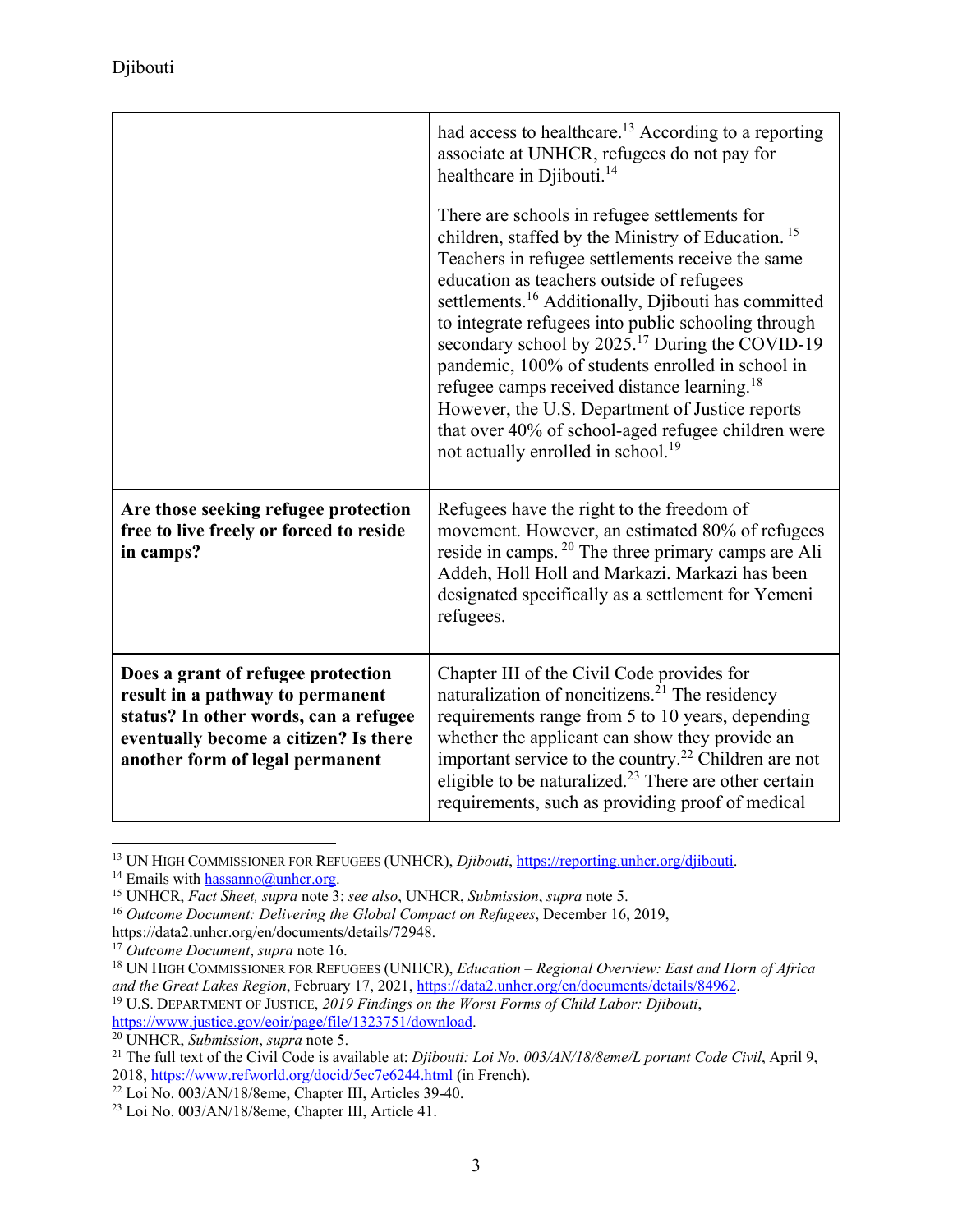| status available for people with<br>refugee status?                                                             | fitness and proof of assimilation to the Djiboutian<br>society, including learning the local language. $^{24}$<br>As of 2013, any children born in the refugee camps<br>are automatically issued birth certificates. <sup>25</sup>                                                                                                                                                                                                                                                                                                                                                                                                                                                                                          |
|-----------------------------------------------------------------------------------------------------------------|-----------------------------------------------------------------------------------------------------------------------------------------------------------------------------------------------------------------------------------------------------------------------------------------------------------------------------------------------------------------------------------------------------------------------------------------------------------------------------------------------------------------------------------------------------------------------------------------------------------------------------------------------------------------------------------------------------------------------------|
| Does the country offer temporary<br>protections available other than<br>refugee status? If so, what are they?   | Upon entry to Djibouti, refugees have 30 days to<br>apply for refugee status with ONARS (or through<br>UNHCR). This provides for a temporary six-month<br>residency permit, which can be renewed. <sup>26</sup>                                                                                                                                                                                                                                                                                                                                                                                                                                                                                                             |
| What, if any, penalties are there for<br>people without status or people who<br>are denied refugee protection?  | People without status or people who are denied<br>refugee protection risk being imprisoned and<br>subsequently deported. There are two primary<br>facilities where detained migrants are held: a base in<br>Obock and the Nagad Detention Centre near the<br>capital of Djibouti City. <sup>27</sup> Children are also detained<br>in these facilities. Often, deportations occur very<br>quickly after detention (within a day), but there are<br>reports of migrants being held for many years.<br>There is no maximum length for immigration<br>detention under the law. <sup>28</sup><br>There have been multiple reports of Ethiopian<br>migrants and asylum seekers being deported back to<br>Ethiopia. <sup>29</sup> |
| What organizations exist in-country<br>that can help displaced people seek<br>available protections? What other | UNHCR has a presence in Djibouti, with a<br>representation office in Djibouti City and two field<br>offices in the Ali Sabieh and Obock regions. Ali                                                                                                                                                                                                                                                                                                                                                                                                                                                                                                                                                                        |

 $\overline{a}$ <sup>24</sup> Loi No. 003/AN/18/8eme, Chapter III, Articles 42-43.<br><sup>25</sup> UNHCR, *Submission*, *supra* note 5.

<sup>&</sup>lt;sup>26</sup> INTERNATIONAL LABOUR ORGANIZATION, *supra* note 7.<br><sup>27</sup> GLOBAL DETENTION PROJECT, *Djibouti Overview*, September 7, 2020,<br><u>https://www.globaldetentionproject.org/countries/africa/djibouti</u>.

<sup>&</sup>lt;sup>28</sup> GLOBAL DETENTION PROJECT, *Djibouti Immigration Detention Data Profile*, https://www.globaldetentionproject.org/djibouti-immigration-detention-data-profile-2020.

<sup>&</sup>lt;sup>29</sup> See, e.g., AMNESTY INTERNATIONAL, *Djibouti: Asylum Seekers, Refugees at Risk of Deportation*, August 24, 2016, https://www.amnesty.org/en/documents/afr23/4698/2016/en/, INFOMIGRANTS, *Djibouti a expulsé plus de 2*  000 migrants éthiopiens en avril, April 4, 2020, https://www.infomigrants.net/fr/post/24369/djibouti-a-expulse-plusde-2-000-migrants-ethiopiens-en-avril (in French), UN HIGH COMMISSIONER FOR REFUGEES (UNHCR), *UNHCR concerned about reports of refugees returned to Ethiopia from Djibouti*, June 7, 2021, https://www.unhcr.org/afr/news/press/2021/6/60be482c4/unhcr-concerned-about-reports-of-refugees-returned-toethiopia-from-djibouti.html.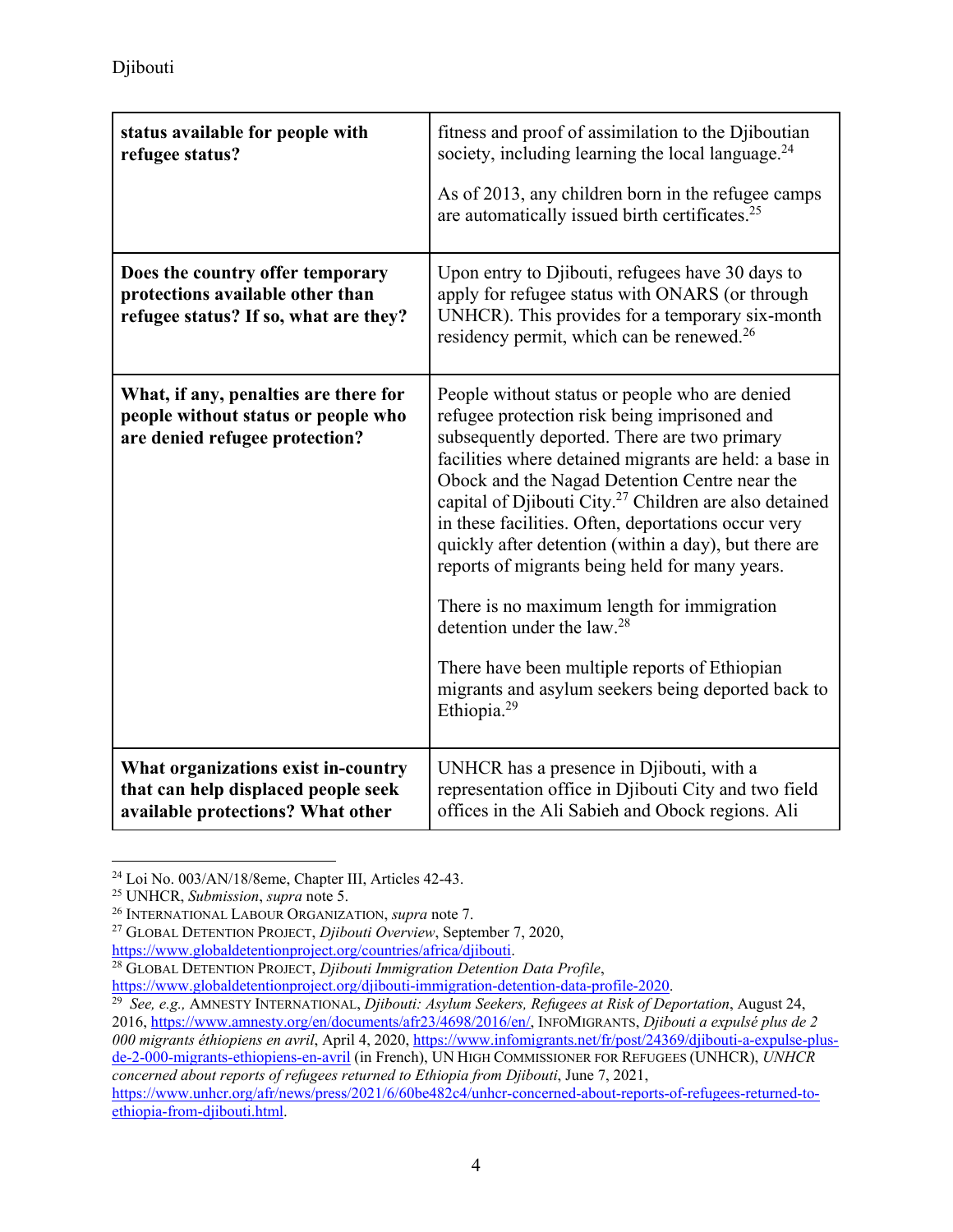| organizations in the country may be<br>able to help displaced people access<br>services and rights, even if their<br>mission is not to specifically work<br>with refugees and displaced people? | Sabieh is home to the Ali Addeh and Holl Holl<br>refugee camps and Obock is home to the Markazi<br>camp.<br>There are many non-governmental organizations<br>with a presence in Djibouti, including, but not<br>limited to:<br><b>Association pour la Protection et</b><br>l'Épanouissement de la Famille (APEF)<br>Caritas<br>Danish Refugee Council<br><b>International Children's Action Network</b><br><b>King Salman Center</b><br>L'Union Nationale de Femmes de Djibouti<br><b>Lutheran World Federation</b><br>Norwegian Refugee Council                                                                                                                                                                                                                                                                                                              |
|-------------------------------------------------------------------------------------------------------------------------------------------------------------------------------------------------|---------------------------------------------------------------------------------------------------------------------------------------------------------------------------------------------------------------------------------------------------------------------------------------------------------------------------------------------------------------------------------------------------------------------------------------------------------------------------------------------------------------------------------------------------------------------------------------------------------------------------------------------------------------------------------------------------------------------------------------------------------------------------------------------------------------------------------------------------------------|
| Is there other information that might<br>be valuable for displaced people<br>arriving in that country to know?                                                                                  | Like Afghanistan, Djibouti is a majority Sunni<br>Muslim country. <sup>30</sup> The majority of refugees in<br>Djibouti arrive from neighboring countries on the<br>Horn of Africa: Somalia, Ethiopia and Eritrea. In<br>recent years, there has been an influx of refugees<br>from Yemen, comprising about 17% of the total<br>refugees in the country. According to the UNHCR,<br>there is no record of any Afghan refugees resettling<br>in Djibouti. $31$<br>All refugees should expect to be tested for COVID-<br>19 upon arrival to the country. According to a<br>reporting associate at UNHCR Djibouti, all entrants<br>to the refugee sites are tested for COVID-19 for<br>free. If they test positive, they will be placed in an<br>isolation tent within the camp. There are no costs to<br>the refugees associated with this testing or isolation |

 $\overline{a}$ 30 U.S. DEPARTMENT OF STATE, *2018 Report on International Religious Freedom: Djibouti*, 2018, https://www.state.gov/reports/2018-report-on-international-religious-freedom/djibouti/. 31 UNHCR, *Refugee Data Finder*, *supra* note 4.